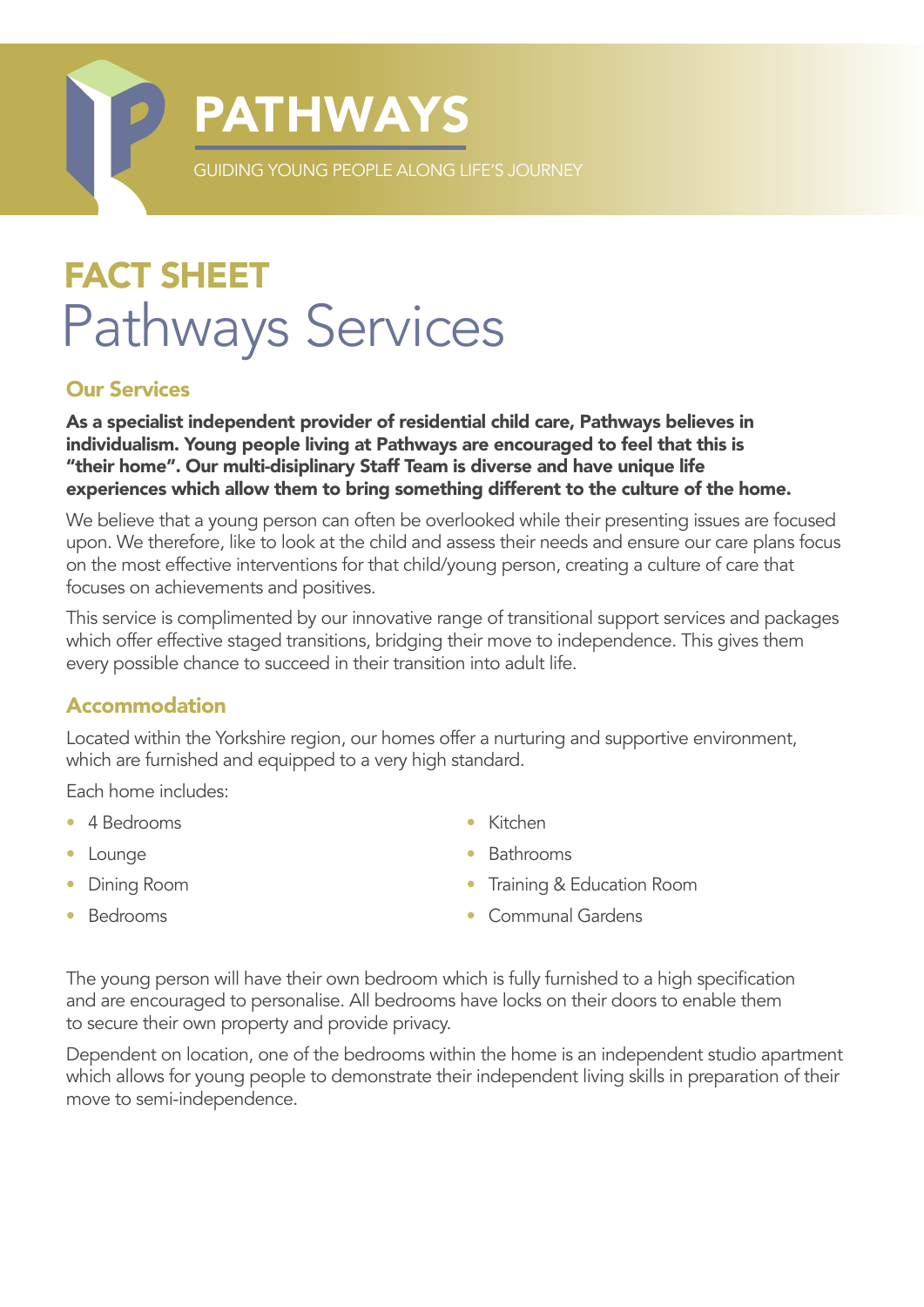

# As a standard each young person:

- Are assigned a key worker and tailored key work programme
- Involved in their own care planning
- Access to education by qualified teachers
- Cultural, linguistic and religious needs are taken into account
- Supported in developing independent

living skills such as cooking, budgeting, laundry and cleaning

- Supported to undertake the ASDAN Living Independently Short Course
- Access to further accredited training programmes

### Education

Progressive Care has an in-house Education Team, which includes a qualified Therapeutic Teacher, that offers individual support to all children and young people in our care. The Education Team are also available to attend Professionals Meetings, as and when required and implement any packages of educational support.

Support includes:

- One to one tuition
- Maths
- English
- I.T. Functional Skills.

Our Education Liaison Officer supports staff at the homes to identify the correct subject/courses for the young person by liaising with the LA/Education Department accordingly.

Young people can also access further learning opportunities via our Accredited Training Centre, such as:

- Training Course e.g. Food Hygiene and First Aid
- Online Courses e.g. E-safety, Fire Safety,

## Client Group:

#### Young people, male and female 12+

- Challenging behaviour
- Offending behaviour
- Social and emotional difficulties
- Moderate learning difficulties
- Self-harming behaviour
- Support towards GCSE qualifications
- Trips/Activities
- Outdoor Educational

• Child exploitation concerns

Food Safety, Health and Safety

• Other – e.g: Functional Skills and Employability Skills

- A history of being absent/missing from home
- Family difficulties
- Placement(s) breakdown